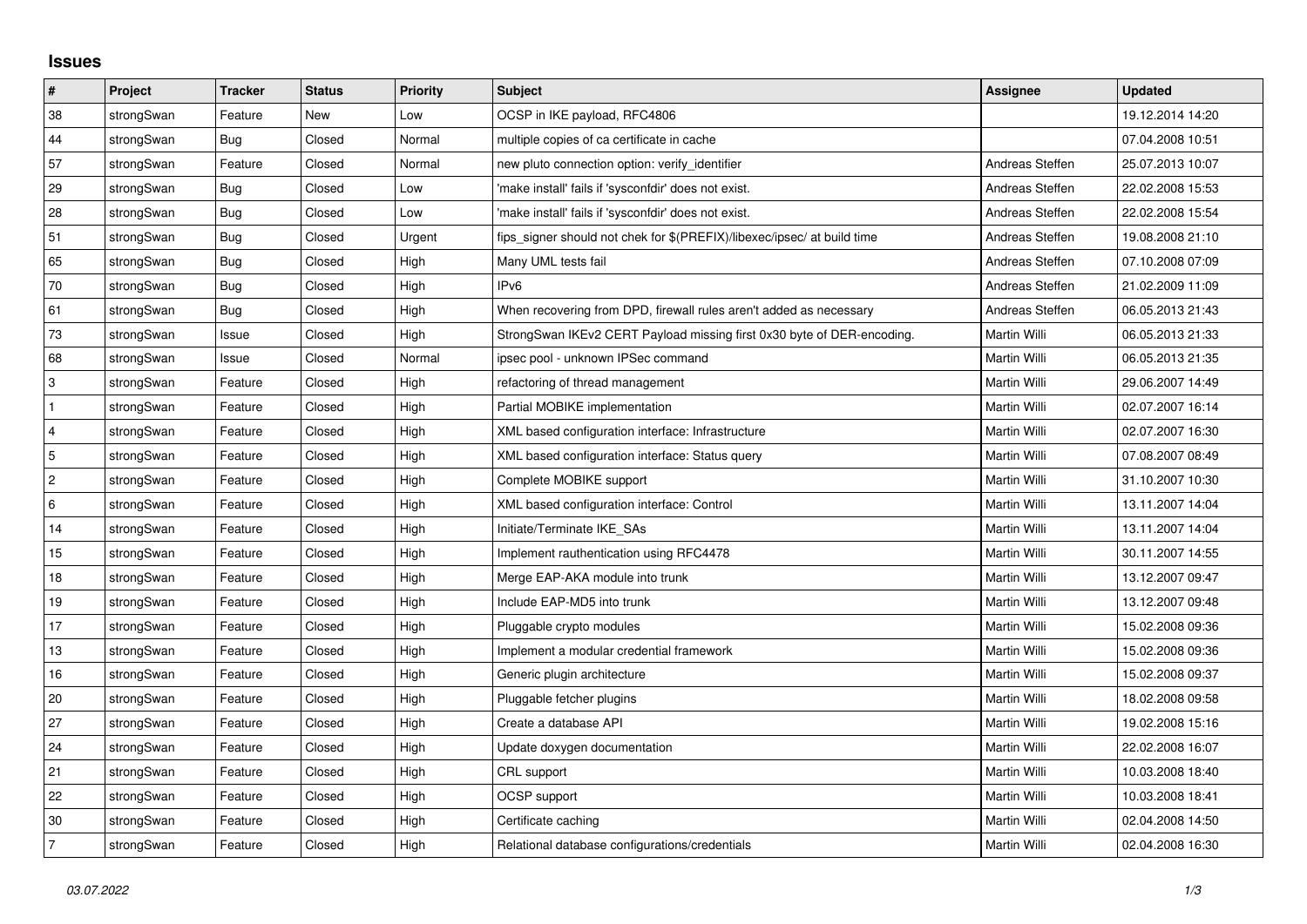| $\vert$ # | Project    | <b>Tracker</b> | <b>Status</b> | <b>Priority</b> | <b>Subject</b>                                                              | <b>Assignee</b>     | <b>Updated</b>   |
|-----------|------------|----------------|---------------|-----------------|-----------------------------------------------------------------------------|---------------------|------------------|
| 41        | strongSwan | Feature        | Closed        | High            | CFG attribute provider framework                                            | Martin Willi        | 16.04.2008 11:24 |
| 47        | strongSwan | Feature        | Closed        | High            | <b>RNG API</b>                                                              | <b>Martin Willi</b> | 16.04.2008 11:27 |
| 48        | strongSwan | Feature        | Closed        | High            | Parallel trustchain verification                                            | Martin Willi        | 16.04.2008 11:33 |
| 25        | strongSwan | Feature        | Closed        | High            | alternative crypto implementation                                           | Martin Willi        | 31.05.2008 09:49 |
| 46        | strongSwan | Feature        | Closed        | High            | DNS resolving for hosts in ike_cfg                                          | Martin Willi        | 09.06.2008 09:34 |
| 59        | strongSwan | Feature        | Closed        | High            | Add additinal signal dependent parameter to bus                             | <b>Martin Willi</b> | 29.07.2008 11:04 |
| 40        | strongSwan | Feature        | Closed        | High            | NetworkManager support                                                      | Martin Willi        | 22.08.2008 12:54 |
| 54        | strongSwan | Feature        | Closed        | High            | <b>EAP-Identity Server functionality</b>                                    | Martin Willi        | 22.08.2008 12:55 |
| 60        | strongSwan | Feature        | Closed        | High            | Implement draft-sheffer-ikev2-gtc-00 with PAM password verification         | Martin Willi        | 22.08.2008 12:59 |
| 42        | strongSwan | Feature        | Closed        | High            | CFG attribute handler framework                                             | Martin Willi        | 28.04.2009 10:23 |
| 76        | strongSwan | Feature        | Closed        | Normal          | crypto test framework                                                       | Martin Willi        | 12.06.2009 11:31 |
| 78        | strongSwan | Feature        | Closed        | Normal          | Integrity tester for libstrongswan and all plugins.                         | Martin Willi        | 27.06.2009 16:19 |
| 67        | strongSwan | Feature        | Closed        | Normal          | Implement DH groups 22-24                                                   | <b>Martin Willi</b> | 19.04.2010 14:51 |
| 100       | strongSwan | Feature        | Closed        | Normal          | Derive traffic selectors from authentication process                        | Martin Willi        | 23.07.2010 16:53 |
| 23        | strongSwan | Feature        | Closed        | Low             | PKCS#11 based smartcard implementation                                      | <b>Martin Willi</b> | 12.10.2010 13:42 |
| 129       | strongSwan | Feature        | Assigned      | Normal          | Relations between ike/child/peer_cfg                                        | Martin Willi        | 06.02.2012 10:50 |
| 128       | strongSwan | Feature        | Closed        | Normal          | Plugin dependencies                                                         | <b>Martin Willi</b> | 06.02.2012 10:51 |
| 39        | strongSwan | Feature        | Rejected      | High            | Configuration support in Manager                                            | Martin Willi        | 04.07.2014 11:07 |
| 8         | strongSwan | <b>Bug</b>     | Closed        | Urgent          | MOBIKE selects disappearing IPv6 address                                    | Martin Willi        | 05.07.2007 09:03 |
| 10        | strongSwan | Bug            | Closed        | High            | distribution cannot be built because logout.cs template is missing in trunk | Martin Willi        | 18.09.2007 07:43 |
| 11        | strongSwan | <b>Bug</b>     | Closed        | High            | Show IKE SA status overview                                                 | Martin Willi        | 31.10.2007 10:29 |
| 12        | strongSwan | <b>Bug</b>     | Closed        | Immediate       | Fix build on uClibc                                                         | Martin Willi        | 31.10.2007 10:34 |
| 32        | strongSwan | Bug            | Closed        | High            | ikev2/rw-no-idr scenario fails                                              | Martin Willi        | 19.03.2008 11:13 |
| 31        | strongSwan | <b>Bug</b>     | Closed        | High            | ikev2/rw-eap-aka-rsa scenario fails                                         | Martin Willi        | 19.03.2008 15:25 |
| 33        | strongSwan | <b>Bug</b>     | Closed        | High            | ikev2/crl-revoked scenario broken                                           | Martin Willi        | 19.03.2008 19:02 |
| 26        | strongSwan | <b>Bug</b>     | Closed        | High            | Port all tools to new crypto/credential APIs                                | Martin Willi        | 21.03.2008 18:04 |
| 34        | strongSwan | Bug            | Closed        | High            | ikev2/multi-level-ca-loop segfaults                                         | Martin Willi        | 31.03.2008 09:19 |
| 35        | strongSwan | Bug            | Closed        | High            | ikev2/ocsp-no-signer-cert scenario segfaults                                | Martin Willi        | 02.04.2008 09:45 |
| 36        | strongSwan | Bug            | Closed        | High            | strongswan-4.2.0 does not compile with uclibe                               | Martin Willi        | 04.04.2008 13:51 |
| 45        | strongSwan | Bug            | Closed        | High            | Failure to open SQLite database crashes charon                              | Martin Willi        | 07.04.2008 09:16 |
| 43        | strongSwan | Bug            | Closed        | High            | missing certificate_identity in SQL database causes segfault                | Martin Willi        | 07.04.2008 10:08 |
| 50        | strongSwan | Bug            | Closed        | High            | plutostderrlog option missing                                               | Martin Willi        | 11.05.2008 10:10 |
| 53        | strongSwan | <b>Bug</b>     | Closed        | Normal          | Printf handler for proposal_t                                               | Martin Willi        | 12.06.2008 14:23 |